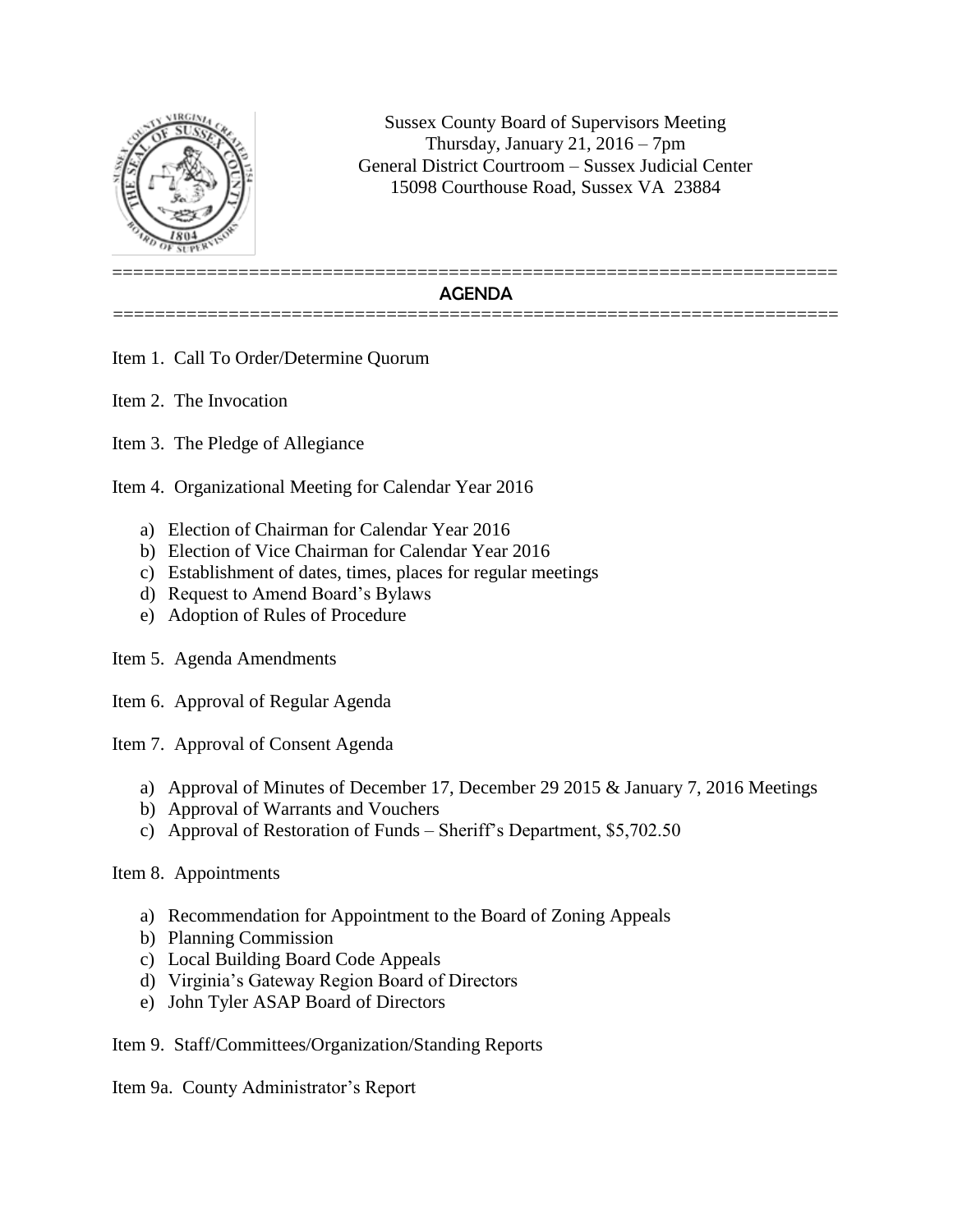- 1. Presentation by William Jenkins, General Registrar
- 2. VDOT Update, Joe Lomax, Residency Administrator
- 3. Atlantic Waste Disposal Update, Jason Williams, Senior District Manager
- 4. Request to Replace Highway Marker, Gary M. Williams
- 5. Disposition of Annie B. Jackson School
- 6. Proposed Budget Reductions
- 7. Request To Amend the Procurement Policy
- 8. Request To Appropriate Byrne Justice Grant, \$2,106.00
- 9. Request To Authorize Completion of Local Gov'mt Challenge Grant, \$5,000.00
- 10. Prince George Electric Cooperative Release of Liability for Damage
- 11. Columbia Gas of Virginia Request for Easement and Right of Way
- 12. Vacancy VACo Region One Board of Directors Request for Nominee
- 13. Draft 2016 Priorities

Item 9b. Treasurer's Report

Item 9c. Commissioner of the Revenue Report

Item 9d. Sheriff's Report

- 1. Request to Transfer Funds
- Item 9e. Superintendent of Schools Report

Item 9f. Director of Social Services Report

Item 9g. General Registrar's Report

Item 9h. Health Department Report

Item 9i. County Attorney's Report

- 1. Update of Codification Project
- Item 10. Hearing of Citizens' Comments (9pm)
- Item 11. Unfinished Business

Item 12. New Business

Item 13. Reports from Departments/Staff/Commissions

Item 14. Board Members' Comments

- a) Blackwater District
- b) Courthouse District